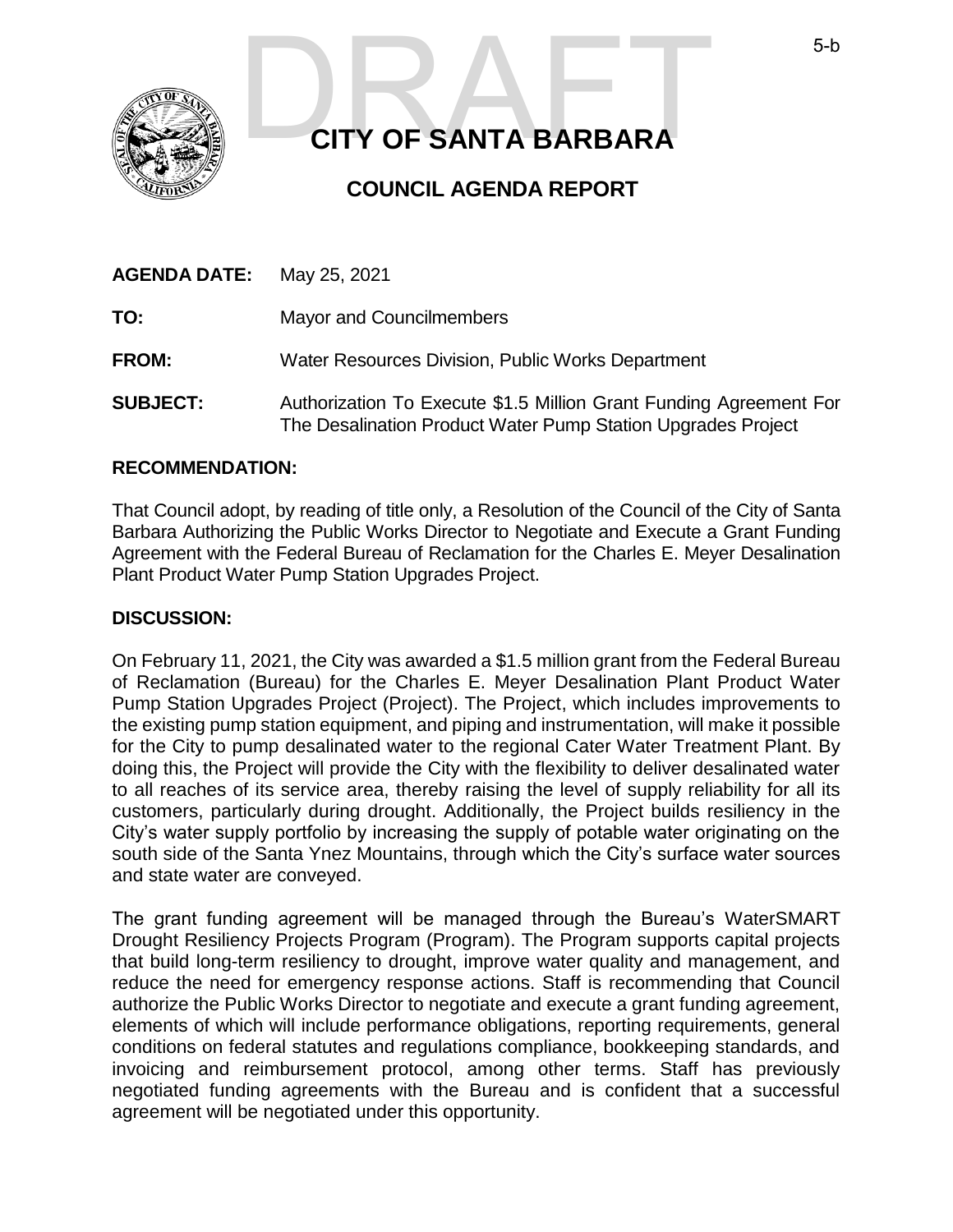Council Agenda Report Authorization To Execute \$1.5 Million Grant Funding Agreement For The Desalination Product Water Pump Station Upgrades Project May 25, 2021 Page 2 a Report<br>
o Execute \$1.5 Million Grant Funding Agreement For The Desalination<br>
Pump Station Upgrades Project<br>
NCIAL INFORMATION:

#### **BUDGET/FINANCIAL INFORMATION:**

The Program requires a 50 percent local match for all awarded projects. Given the \$1.5 million award, the City must be able to demonstrate the ability to expend a minimum of \$1.5 million in matching funds. There are sufficient appropriated funds in the Water Capital Fund to cover the cost-sharing obligations.

## **ENVIRONMENTAL REVIEW:**

The recommendation in this report is not subject to the California Environmental Quality Act.

This item was presented to the Water Commission at its meeting on May 20, 2021.

- **PREPARED BY:** Amanda Flesse, Acting Water Resources Manager/MBH/rb
- **SUBMITTED BY:** Joshua Haggmark, Acting Public Works Director
- **APPROVED BY:** City Administrator's Office